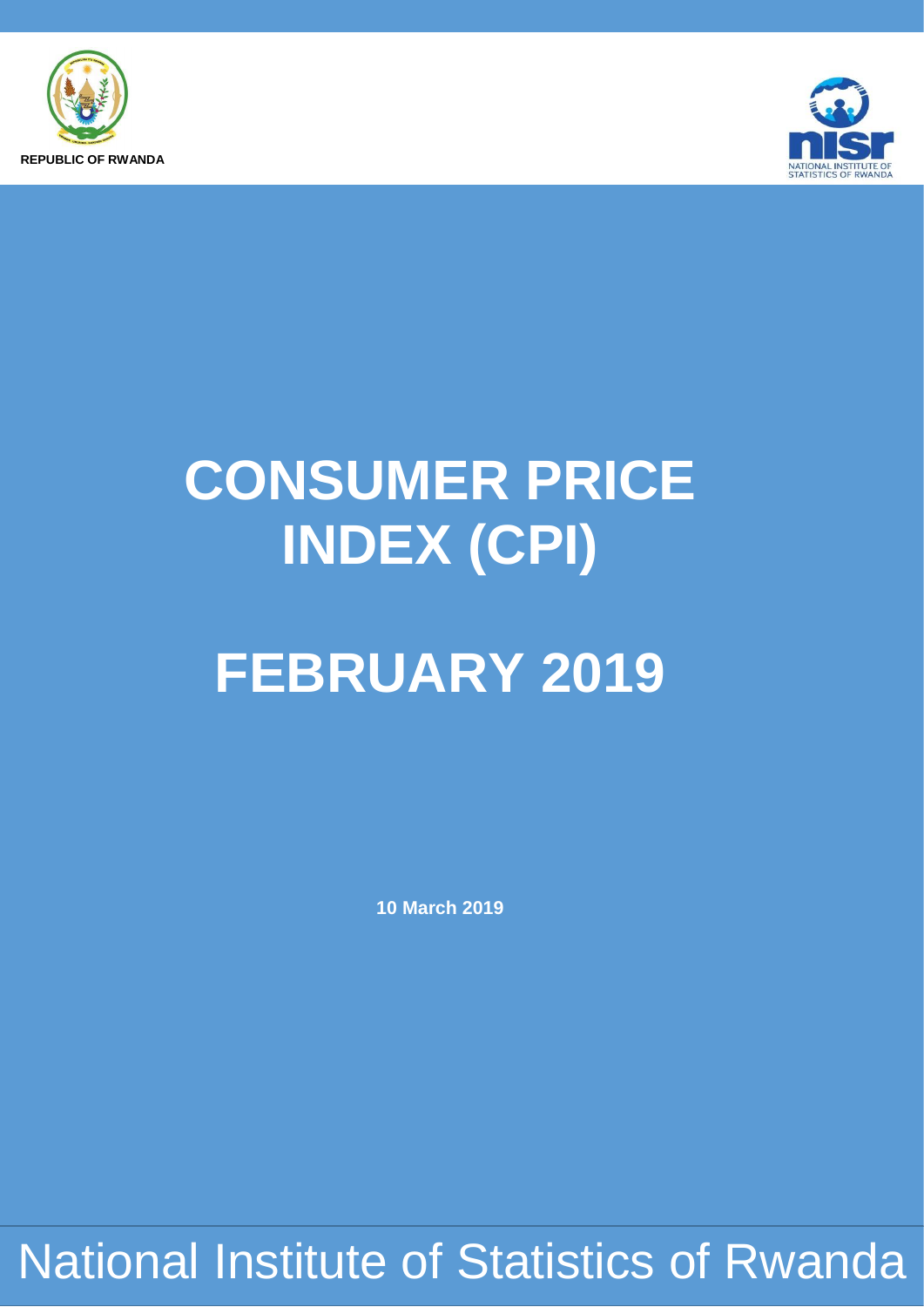## **1. Summary**

This is the monthly publication of the Consumer Price Index (CPI) for the month of February 2019. Urban CPI will be the focus of the publication as it is the headline index for monetary policy purposes.

## **1.1. Urban Index**

Urban CPI increased by 0.8 percent on annual basis and increased by 0.3 percent on monthly basis. The annual average rate between February 2019 and February 2018 was 1.3 percent.

#### **1.2. Rural Index**

Rural CPI decreased by 1.3 percent on annual basis and decreased by 0.4 percent on monthly basis.

### **1.3. Overall Rwanda Index**

Rwanda CPI decreased by 0.4 percent on annual basis and decreased by 0.1 percent on monthly basis.

| TABLE 1: Consumer Price Index, Urban and Rural |        |                                                         |        |      |        |        |        |        |        |        |        |        |        |
|------------------------------------------------|--------|---------------------------------------------------------|--------|------|--------|--------|--------|--------|--------|--------|--------|--------|--------|
|                                                | 2018   | percentage change on the same period 12 months earlier: |        |      |        |        |        |        |        |        |        | 2019   |        |
|                                                | Feb.   | Mar.                                                    | Apr.   | Mav. | Jun.   | Jul.   | Aug.   | Sep.   | Oct.   | Nov.   | Dec.   | Jan.   | Feb.   |
| Urban CPI Annual change                        | 0.7    | 0.9                                                     | 1.7    | 3.0  | 2.9    | 2.0    | 2.1    | 1.2    | $-0.6$ | 0.1    | 1.1    | 1.0    | 0.8    |
| Rural CPI Annual change                        | $-2.7$ | $-2.9$                                                  | $-1.3$ | 0.9  | 0.4    | $-0.3$ | $-0.6$ | $-2.7$ | $-5.4$ | $-1.8$ | $-0.6$ | $-0.4$ | $-1.3$ |
| Rwanda CPI Annual change                       | $-1.3$ | $-1.4$                                                  | $-0.1$ | 1.8  | 1.4    | 0.6    | 0.6    | $-1.1$ | $-3.4$ | $-1.0$ | 0.1    | 0.2    | $-0.4$ |
| Urban CPI Monthly change                       | 0.6    | 0.7                                                     | 1.3    | 1.1  | $-0.9$ | $-1.0$ | 0.4    | 0.2    | $-0.6$ | $-0.5$ | $-0.2$ | 0.0    | 0.3    |
| <b>Rural CPI Monthly change</b>                | 0.5    | 1.3                                                     | 2.4    | 0.8  | $-1.7$ | $-0.6$ | 0.6    | $-0.3$ | $-1.4$ | $-0.6$ | $-1.3$ | 0.0    | $-0.4$ |
| Rwanda CPI Monthly change                      | 0.5    | 1.1                                                     | 1.9    | 0.9  | $-1.4$ | $-0.8$ | 0.5    | $-0.1$ | $-1.0$ | $-0.5$ | $-0.8$ | 0.0    | $-0.1$ |
| Source: NISR                                   |        |                                                         |        |      |        |        |        |        |        |        |        |        |        |

## **2**. **Urban Consumer Price Index**

The urban CPI is calculated based on approximately 1,622 products in twelve urban centres of Rwanda. The table below shows monthly and annual changes in February 2019 for the main categories of the urban index.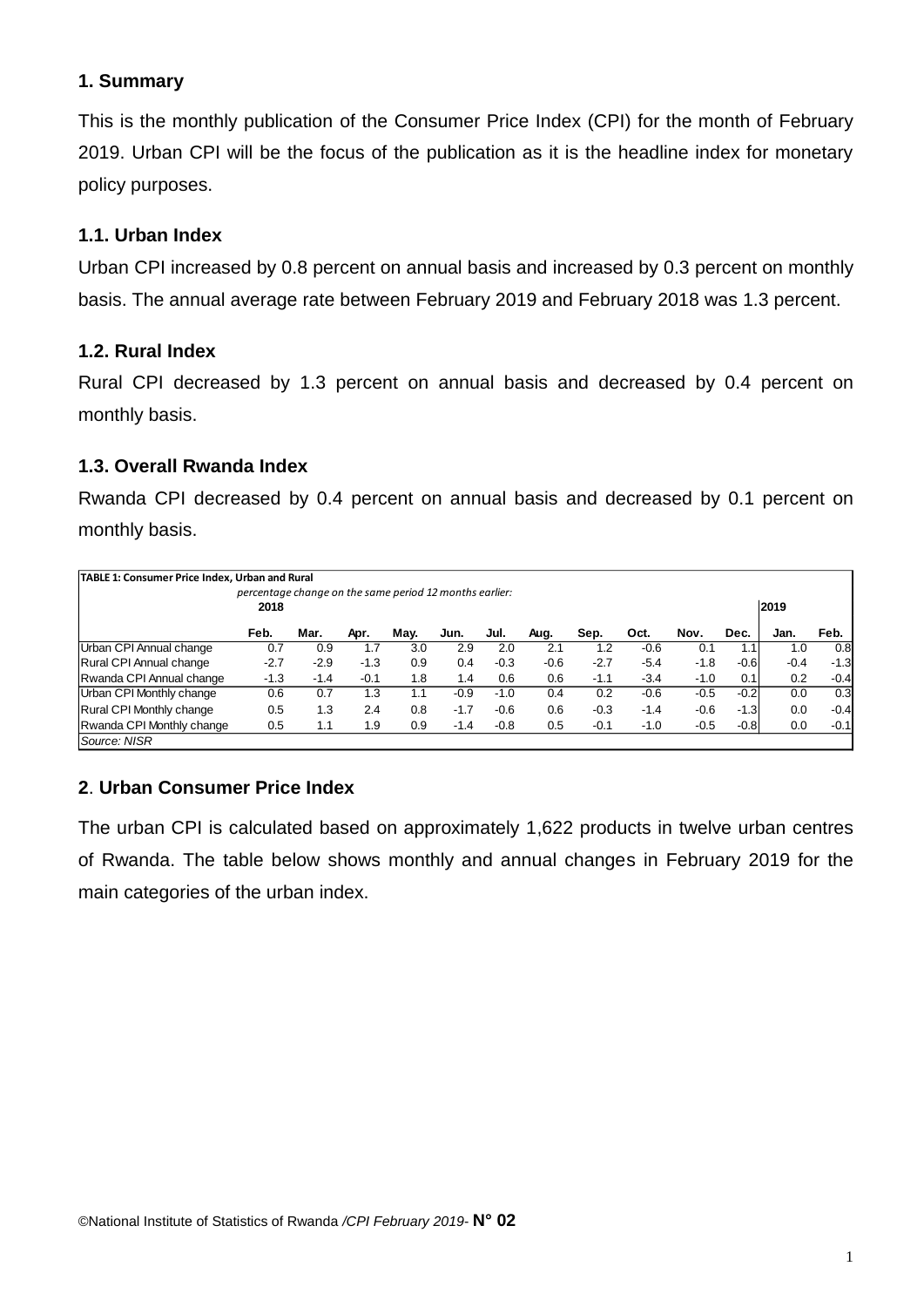|              | <b>TABLE 2: Consumer Price Index, Urban summary</b>               |         | Percentage change in Feb. 2019 |              |
|--------------|-------------------------------------------------------------------|---------|--------------------------------|--------------|
| Code         | <b>Categories</b>                                                 | Weights | on Jan. 2019                   | on Feb. 2018 |
|              | <b>GENERAL INDEX</b>                                              | 100%    | 0.3%                           | 0.8%         |
| 01           | Food and non-alcoholic beverages                                  | 27%     | 0.7%                           | $-4.1%$      |
| 01.1.1       | <b>Bread and cereals</b>                                          | 5%      | $-0.1%$                        | $-1.5%$      |
| 01.1.2       | Meat                                                              | 2%      | 0.5%                           | 7.8%         |
| 01.1.4       | Milk cheese and eggs                                              | 1%      | 0.8%                           | 0.6%         |
| 01.1.7       | Vegetables                                                        | 9%      | 2.6%                           | $-7.0%$      |
| 01.2         | Non-alcoholic beverages                                           | 1%      | 0.2%                           | 4.7%         |
| 02           | Alcoholic beverages tobacco and narcotics                         | 5%      | 0.1%                           | 7.8%         |
| 03           | Clothing and footwear                                             | 5%      | 0.6%                           | 3.1%         |
| 04           | Housing water, electricity, gas and other fuels                   | 21%     | 0.1%                           | 1.2%         |
| 05           | Furnishings household equipment and routine household maintenance | 4%      | 0.2%                           | 4.1%         |
| 06           | Health                                                            | 1%      | 0.0%                           | 0.3%         |
| 07           | Transport                                                         | 12%     | $0.0\%$                        | 8.2%         |
| 08           | Communication                                                     | 3%      | 0.0%                           | 0.0%         |
| 09           | Recreation and culture                                            | 3%      | 0.7%                           | $-1.5%$      |
| 10           | Education                                                         | 3%      | 0.0%                           | 1.5%         |
| 11           | Restaurants and hotels                                            | 9%      | 0.3%                           | 0.3%         |
| 12           | Miscellaneous goods and services                                  | 6%      | $-0.1%$                        | 0.4%         |
| Source: NISR |                                                                   |         |                                |              |

Urban CPI increased by 0.8 percent in February 2019 compared to the same month of 2018. This was mainly due to the increase of 7.8 percent in price 'Alcoholic beverages tobacco and narcotics', 1.2 percent in prices of 'Housing water, electricity, gas and other fuels' and 8.2 percent in prices of 'Transport'.

The monthly CPI increased by 0.3 percent in February 2019 compared to January 2018. This is mainly due to 'Food and non-alcoholic beverages' which increased by 0.7 percent.

The underlying inflation rate (excluding fresh food and energy) increased by 0.1 percent compared to January 2019 and increased by 1.6 percent when compared to February 2018 (See Table 4).

The annual average inflation rate between February 2019 and February 2018 is 1.3 percent. The annual average underlying inflation rate is 1.6 percent.

| TABLE 3: Consumer Price Index (Urban only): Core and General, annual percentage change (evolution over 12 months)<br>percentage change on the same period 12 months earlier: |      |      |      |      |      |      |      |      |      |      |      |      |      |
|------------------------------------------------------------------------------------------------------------------------------------------------------------------------------|------|------|------|------|------|------|------|------|------|------|------|------|------|
|                                                                                                                                                                              | 2018 |      |      |      |      |      |      |      |      |      |      | 2019 |      |
|                                                                                                                                                                              | Feb. | Mar. | Apr. | Mav. | Jun. | Jul. | Aug. | Sep. | Oct. | Nov. | Dec. | Jan. | Feb. |
| General index                                                                                                                                                                | 3.7  | 3.2  | 2.7  | 2.4  |      | 2.2  | 2.1  | 1.9  | 1.5  | 1.3  | 1.4  | 1.3  | 1.3  |
| Core / Underlying index                                                                                                                                                      | 3.3  | 3.0  | 2.7  | 2.5  | 2.3  |      | 2.0  | 1.9  |      | 1.6  | 1.61 | . 6  | 1.6  |
| Source: NISR                                                                                                                                                                 |      |      |      |      |      |      |      |      |      |      |      |      |      |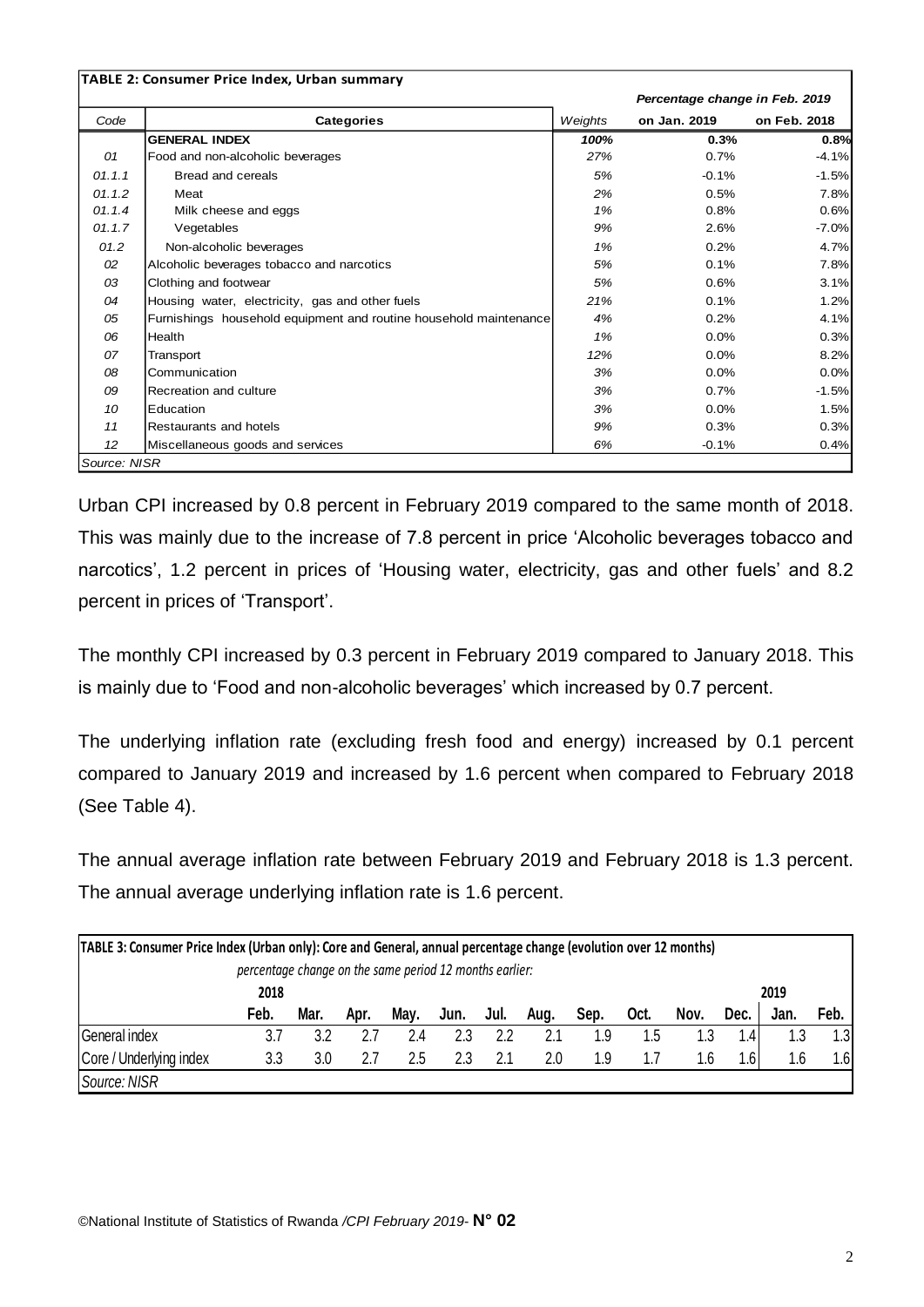

**Figure 1: Annual changes in urban CPI (May 2012 – February 2019)**

## **3. Other selected urban indices**

This section highlights five selected urban indices: - the local goods index, the imported goods index, the fresh products index, the energy index and the core index.

On annual basis, the local goods index increased by 0.2 percent, the imported goods index increased by 2.6 percent, the fresh products index decreased by 3.1 percent, the energy index increased by 1.1 percent and the core index or the general index excluding fresh products and energy increased by 1.6 percent.

On monthly basis, the local goods index increased by 0.3 percent; the imported goods index increased by 0.3 percent, the fresh products increased by 1.2 percent, the energy index was stable and the core index increased by 0.1 percent.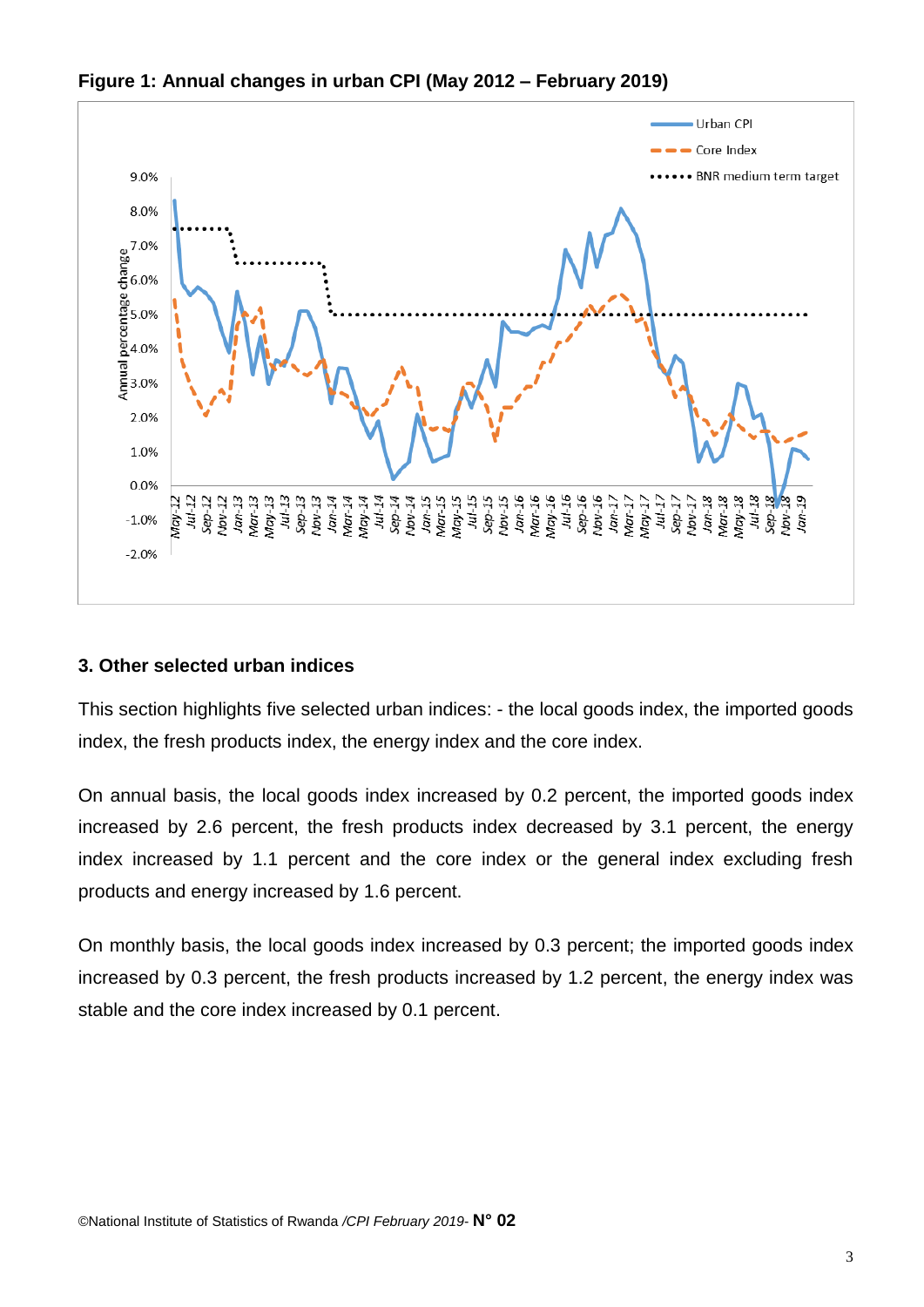| TABLE 4: Consumer Price Index (Urban only), Core & other               |         |                                |              |  |  |  |
|------------------------------------------------------------------------|---------|--------------------------------|--------------|--|--|--|
|                                                                        |         | Percentage change in Feb. 2019 |              |  |  |  |
| <b>Categories</b>                                                      | Weights | on Jan. 2019                   | on Feb. 2018 |  |  |  |
| <b>GENERAL INDEX</b>                                                   | 100%    | 0.3%                           | 0.8%         |  |  |  |
| <b>Local Goods Index</b>                                               | 77%     | 0.3%                           | 0.2%         |  |  |  |
| Food and non-alcoholic beverages                                       | 21%     | 0.9%                           | $-5.4%$      |  |  |  |
| Housing, water, electricity, gas and other fuels                       | 21%     | 0.1%                           | 1.2%         |  |  |  |
| Transport                                                              | 6%      | $-0.3%$                        | 11.0%        |  |  |  |
| <b>Imported Goods Index</b>                                            | 23%     | 0.3%                           | 2.6%         |  |  |  |
| Food and non-alcoholic beverages                                       | 7%      | 0.1%                           | 0.0%         |  |  |  |
| Furnishing, household equipment                                        | 2%      | $-0.1%$                        | 2.6%         |  |  |  |
| Transport                                                              | 6%      | 0.2%                           | 5.5%         |  |  |  |
| Fresh Products index <sup>1</sup>                                      | 16%     | 1.2%                           | $-3.1%$      |  |  |  |
| <b>Energy index</b>                                                    | 7%      | 0.0%                           | 1.1%         |  |  |  |
| General Index excluding fresh Products and energy <sup>2</sup>         | 77%     | 0.1%                           | 1.6%         |  |  |  |
| Source: NISR                                                           |         |                                |              |  |  |  |
| (1) Fresh products are food products w hich have seasonal fluctuations |         |                                |              |  |  |  |
| (2) Proxy for underlying inflation                                     |         |                                |              |  |  |  |

### **4. Methodological notice**

The Consumer Price Index (CPI) is a measure of the average change over time of goods and services purchased by households. The CPI uses a Modified Laspeyres formula to calculate the index. The reference population for the CPI consists of all households, urban and rural in Rwanda.

The household basket includes 1,622 products sold in many places spread all over the country. A variety of places of observation are selected: shops, markets, hospitals, schools etc. More than 29,482 prices in urban areas and 10,744 in rural areas are collected every month.

Weights used for the index are from the Household Living Conditions Survey (EICV4) results conducted in 2013-2014 with a sample of 14,419 households.

Each month, NISR publishes the All Rwanda index, All Urban index and All Rural index. The Urban CPI is considered as the headline index for monetary policy purposes. In addition, select detailed item indices are published for items judged to be important or experiencing extreme price movement.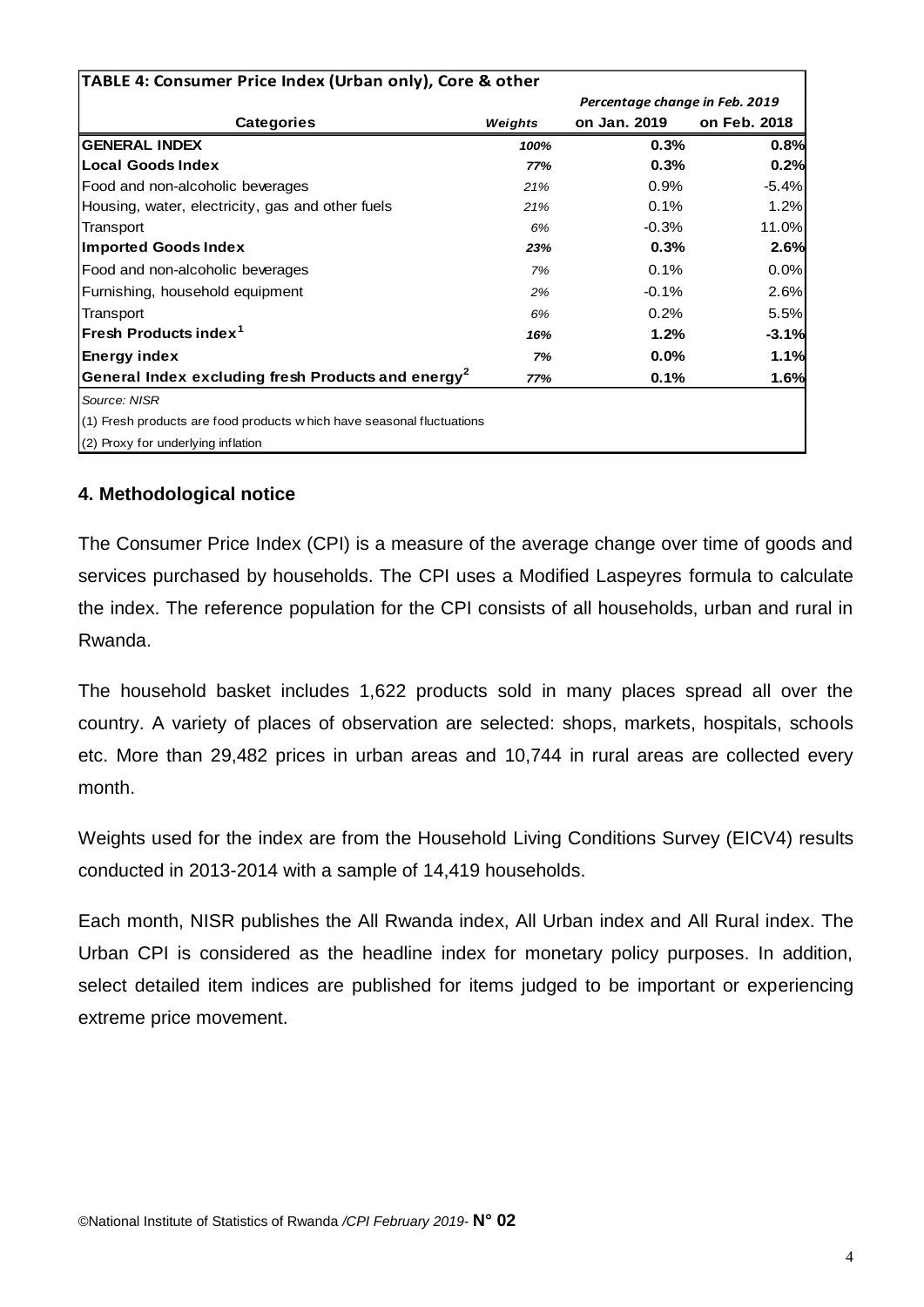#### **Main terms used in Rwandan CPI**

**General index**: The highest level of aggregation of a CPI which covers all the items within the scope of the CPI

**Core (underlying) inflation**: A type of CPI which shows the underlying trend in inflation by excluding those movements which arise from transient factors such as seasonality or other short term price volatility

**Index reference period (Feb 2014=100):** The period with which all other periods are compared (the period for which the value of the CPI is set at 100).

**Monthly inflation**: Compare the current index number compared with the index number of the previous month

**Annual inflation:** Compare the index number for a particular month with the index number for the same month of the previous year

**Annual average inflation:** Compare the average of all the monthly indices in a particular year with the corresponding average for the previous year. Any twelve-month average (eg. from July 2016 to June 2017) may be compared with the twelve-month average (also from July 2015 to June 2016) in order to calculate June 2017 inflation rate.

#### **4.1. How to Interpret CPI**

Movements of the indices from one month to another usually are expressed as percentage changes rather than changes in index points. The level of the index (relative to its base period) affects index point changes, but it does not affect percent changes.

The following example illustrates how to calculate percentage changes:

#### *Index point change*

| <b>CPI</b>                    | 178                |
|-------------------------------|--------------------|
| Less CPI for previous period  | <u> 176</u>        |
| Equals index point change     | $\overline{2}$     |
| Percent change                |                    |
| Index point difference        | 2                  |
| Divided by the previous index | 176                |
| Equals                        | 0.011              |
| Results multiplied by 100     | $0.011 \times 100$ |
| Equals percent change         | 1.1                |

©National Institute of Statistics of Rwanda */CPI February 2019*- **N° 02**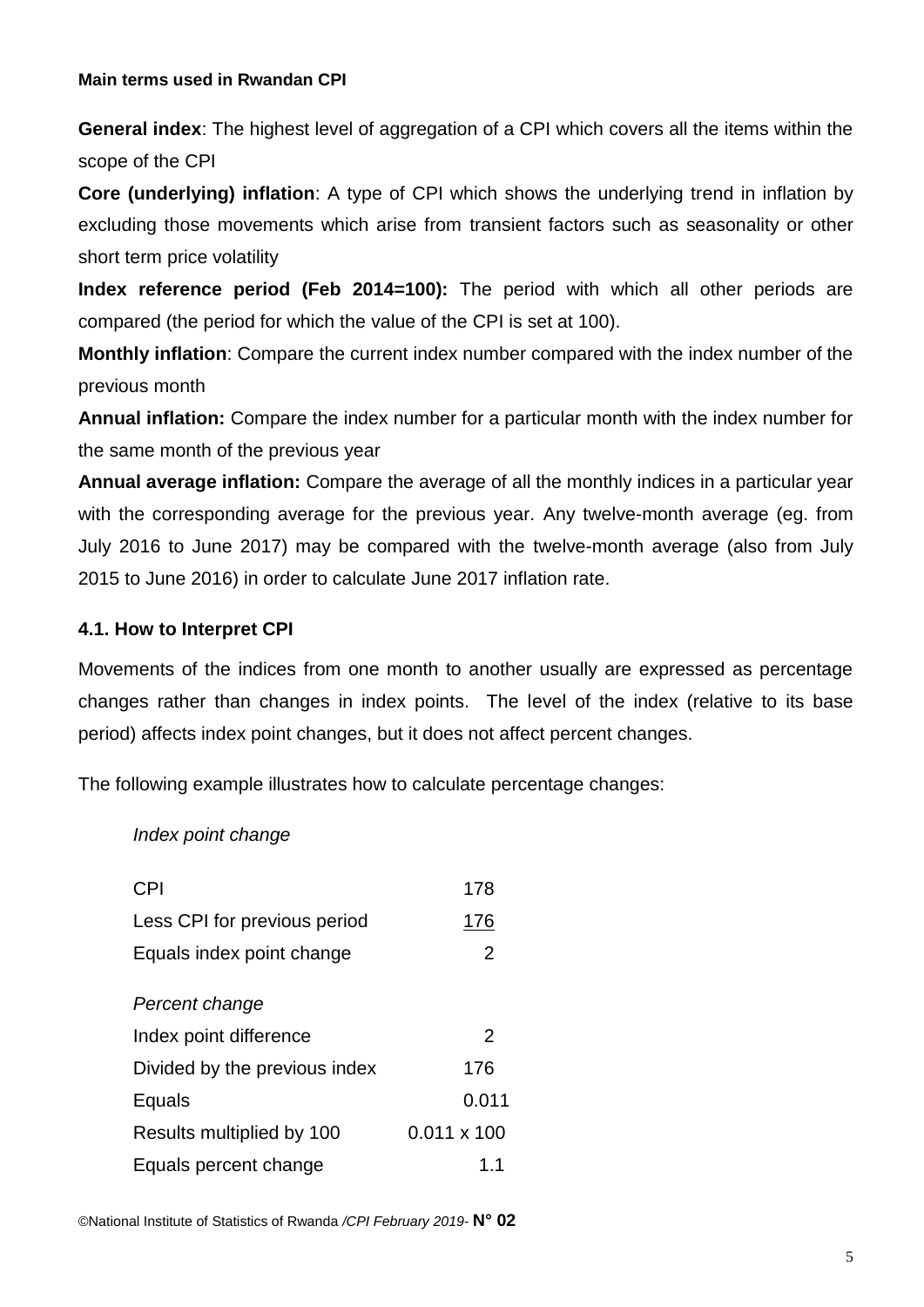## **6. Annexes: Reference Tables**

|              |                                                                                                                                                  |         | Index (Feb 2014=100) |        |        | Percentage change in Feb. 2019 | Contributions <sup>1</sup> : |      |                   |
|--------------|--------------------------------------------------------------------------------------------------------------------------------------------------|---------|----------------------|--------|--------|--------------------------------|------------------------------|------|-------------------|
| Code         | <b>Categories</b>                                                                                                                                | Weights | Feb-18               | Jan-19 | Feb-19 | on Jan. 2019                   | on Feb. 2018                 |      | 1 month 12 months |
|              | <b>GENERAL INDEX</b>                                                                                                                             | 100%    | 114.5                | 115.0  | 115.4  | 0.3%                           | 0.8%                         | 0.3% | 0.8%              |
| 01           | Food and non-alcoholic beverages                                                                                                                 | 27%     | 123.8                | 117.9  | 118.7  | 0.7%                           | $-4.1%$                      | 0.2  | $-1.2$            |
| 01.1.1       | <b>Bread and cereals</b>                                                                                                                         | 5%      | 120.8                | 119.2  | 119.0  | $-0.1%$                        | $-1.5%$                      | 0.0  | $-0.1$            |
| 01.1.2       | Meat                                                                                                                                             | 2%      | 111.8                | 119.9  | 120.5  | 0.5%                           | 7.8%                         | 0.0  | 0.2               |
| 01.1.4       | Milk cheese and eggs                                                                                                                             | 1%      | 118.9                | 118.6  | 119.6  | 0.8%                           | 0.6%                         | 0.0  | 0.0               |
| 01.1.7       | Vegetables                                                                                                                                       | 9%      | 130.8                | 118.6  | 121.6  | 2.6%                           | $-7.0%$                      | 0.2  | $-0.7$            |
| 01.2         | Non-alcoholic beverages                                                                                                                          | 1%      | 118.4                | 123.8  | 123.9  | 0.2%                           | 4.7%                         | 0.0  | 0.1               |
| 02           | Alcoholic beverages tobacco and narcotics                                                                                                        | 5%      | 123.9                | 133.4  | 133.5  | 0.1%                           | 7.8%                         | 0.0  | 0.4               |
| 03           | Clothing and footwear                                                                                                                            | 5%      | 114.5                | 117.3  | 118.0  | 0.6%                           | 3.1%                         | 0.0  | 0.2               |
| 04           | Housing water, electricity, gas and other fuels                                                                                                  | 21%     | 111.9                | 113.1  | 113.3  | 0.1%                           | 1.2%                         | 0.0  | 0.2               |
| 05           | Furnishings household equipment and routine                                                                                                      |         |                      |        |        |                                |                              |      |                   |
|              | household maintenance                                                                                                                            | 4%      | 109.9                | 114.1  | 114.4  | 0.2%                           | 4.1%                         | 0.0  | 0.1               |
| 06           | Health                                                                                                                                           | 1%      | 107.2                | 107.6  | 107.5  | $0.0\%$                        | 0.3%                         | 0.0  | 0.0               |
| 07           | Transport                                                                                                                                        | 12%     | 111.4                | 120.5  | 120.5  | 0.0%                           | 8.2%                         | 0.0  | 1.0               |
| 08           | Communication                                                                                                                                    | 3%      | 105.8                | 105.8  | 105.8  | 0.0%                           | 0.0%                         | 0.0  | 0.0               |
| 09           | Recreation and culture                                                                                                                           | 3%      | 117.5                | 114.9  | 115.7  | 0.7%                           | $-1.5%$                      | 0.0  | 0.0               |
| 10           | Education                                                                                                                                        | 3%      | 103.4                | 104.9  | 104.9  | $0.0\%$                        | 1.5%                         | 0.0  | 0.0               |
| 11           | Restaurants and hotels                                                                                                                           | 9%      | 105.1                | 105.1  | 105.4  | 0.3%                           | 0.3%                         | 0.0  | 0.0               |
| 12           | Miscellaneous goods and services                                                                                                                 | 6%      | 111.4                | 112.0  | 111.8  | $-0.1%$                        | 0.4%                         | 0.0  | 0.0               |
| Source: NISR |                                                                                                                                                  |         |                      |        |        |                                |                              |      |                   |
|              | $(1)$ "Contributions" take into account both the growth rate and the relative weight of each category to explain the percentage change observed. |         |                      |        |        |                                |                              |      |                   |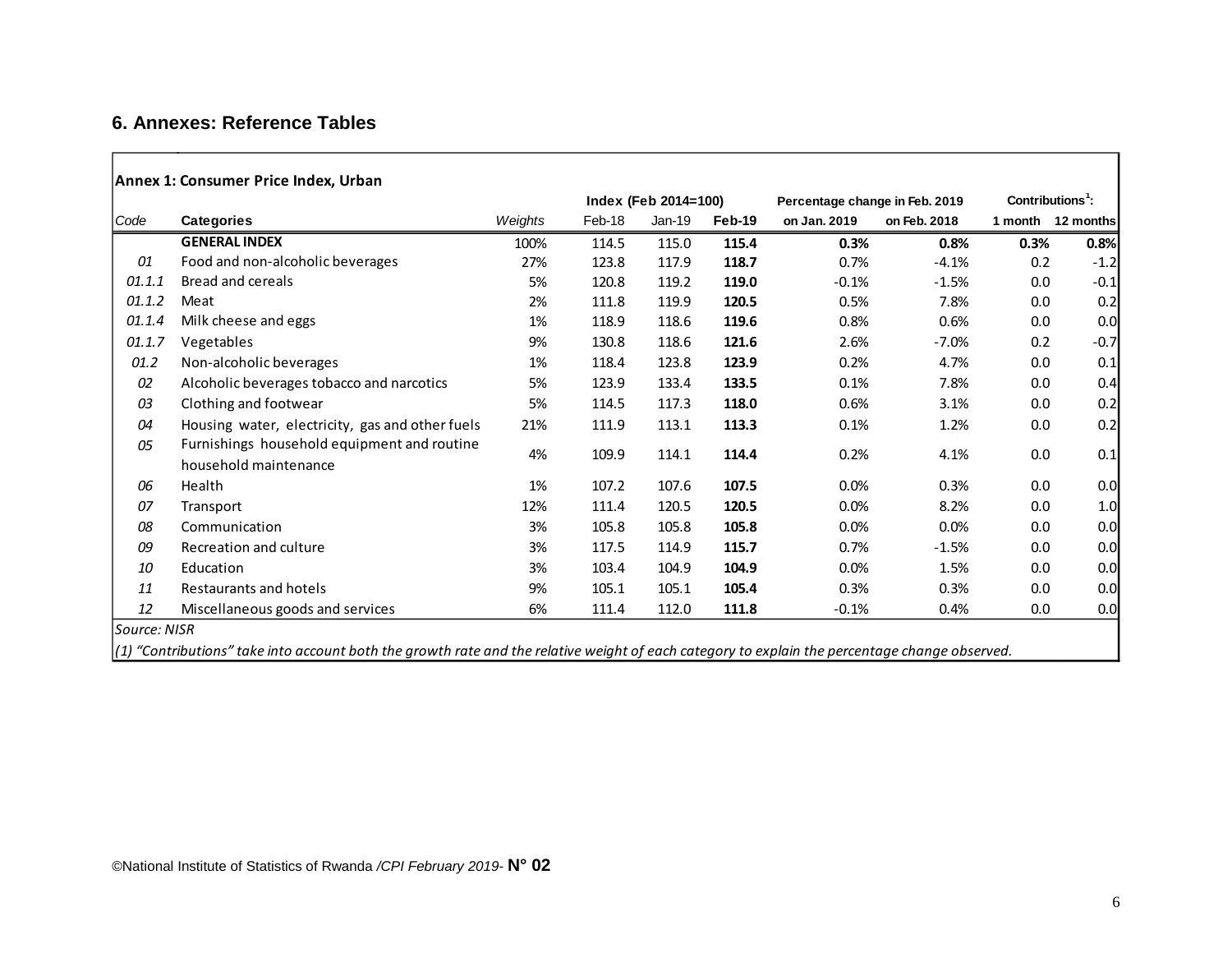|        |                                                                      |         |        | Index (Feb 2014=100) |        | Percentage change in Feb. 2019 |              | $Contributions1$ : |           |
|--------|----------------------------------------------------------------------|---------|--------|----------------------|--------|--------------------------------|--------------|--------------------|-----------|
| Code   | <b>Categories</b>                                                    | Weights | Feb-18 | Jan-19               | Feb-19 | on Jan. 2019                   | on Feb. 2018 | 1 month            | 12 months |
|        | <b>GENERAL INDEX</b>                                                 | 100%    | 121.0  | 119.9                | 119.4  | $-0.4%$                        | $-1.3%$      | $-0.4%$            | $-1.3%$   |
| 01     | Food and non-alcoholic beverages                                     | 48%     | 126.4  | 115.6                | 115.4  | $-0.2%$                        | $-8.7%$      | $-0.1$             | $-4.4$    |
| 01.1.1 | Bread and cereals                                                    | 8%      | 126.5  | 124.4                | 122.9  | $-1.3%$                        | $-2.9%$      | $-0.1$             | $-0.2$    |
| 01.1.2 | Meat                                                                 | 2%      | 117.6  | 121.4                | 125.8  | 3.6%                           | 7.0%         | 0.1                | 0.1       |
| 01.1.4 | Milk cheese and eggs                                                 | 1%      | 113.6  | 116.5                | 117.0  | 0.4%                           | 2.9%         | 0.0                | 0.0       |
| 01.1.7 | Vegetables                                                           | 26%     | 128.9  | 110.7                | 113.1  | 2.2%                           | $-12.3%$     | 0.5                | $-3.4$    |
| 01.2   | Non-alcoholic beverages                                              | 1%      | 111.1  | 115.8                | 115.0  | $-0.7%$                        | 3.6%         | 0.0                | 0.0       |
| 02     | Alcoholic beverages tobacco and narcotics                            | 8%      | 118.8  | 118.6                | 118.1  | $-0.4%$                        | $-0.6%$      | 0.0                | 0.0       |
| 03     | Clothing and footwear                                                | 5%      | 111.8  | 117.9                | 118.2  | 0.3%                           | 5.7%         | 0.0                | 0.3       |
| 04     | Housing water, electricity, gas and other fuels                      | 16%     | 113.2  | 129.2                | 127.1  | $-1.6%$                        | 12.4%        | $-0.3$             | 1.9       |
| 05     | Furnishings household equipment and routine<br>household maintenance | 3%      | 107.9  | 109.6                | 110.4  | 0.7%                           | 2.3%         | 0.0                | 0.1       |
| 06     | Health                                                               | 1%      | 105.6  | 105.0                | 105.3  | 0.3%                           | $-0.3%$      | 0.0                | 0.0       |
| 07     | Transport                                                            | 4%      | 101.9  | 110.9                | 110.9  | 0.0%                           | 8.9%         | 0.0                | 0.3       |
| 08     | Communication                                                        | 2%      | 100.0  | 100.0                | 100.0  | 0.0%                           | 0.0%         | 0.0                | 0.0       |
| 09     | Recreation and culture                                               | 1%      | 107.5  | 121.7                | 120.9  | $-0.7%$                        | 12.5%        | 0.0                | 0.2       |
| 10     | Education                                                            | 1%      | 170.6  | 175.2                | 175.2  | 0.0%                           | 2.7%         | 0.0                | 0.1       |
| 11     | Restaurants and hotels                                               | 5%      | 113.6  | 115.2                | 114.9  | $-0.3%$                        | 1.2%         | 0.0                | 0.0       |
| 12     | Miscellaneous goods and services                                     | 4%      | 103.1  | 106.7                | 106.7  | 0.0%                           | 3.5%         | 0.0                | 0.1       |

*(1) "Contributions" take into account both the growth rate and the relative weight of each category to explain the percentage change observed.*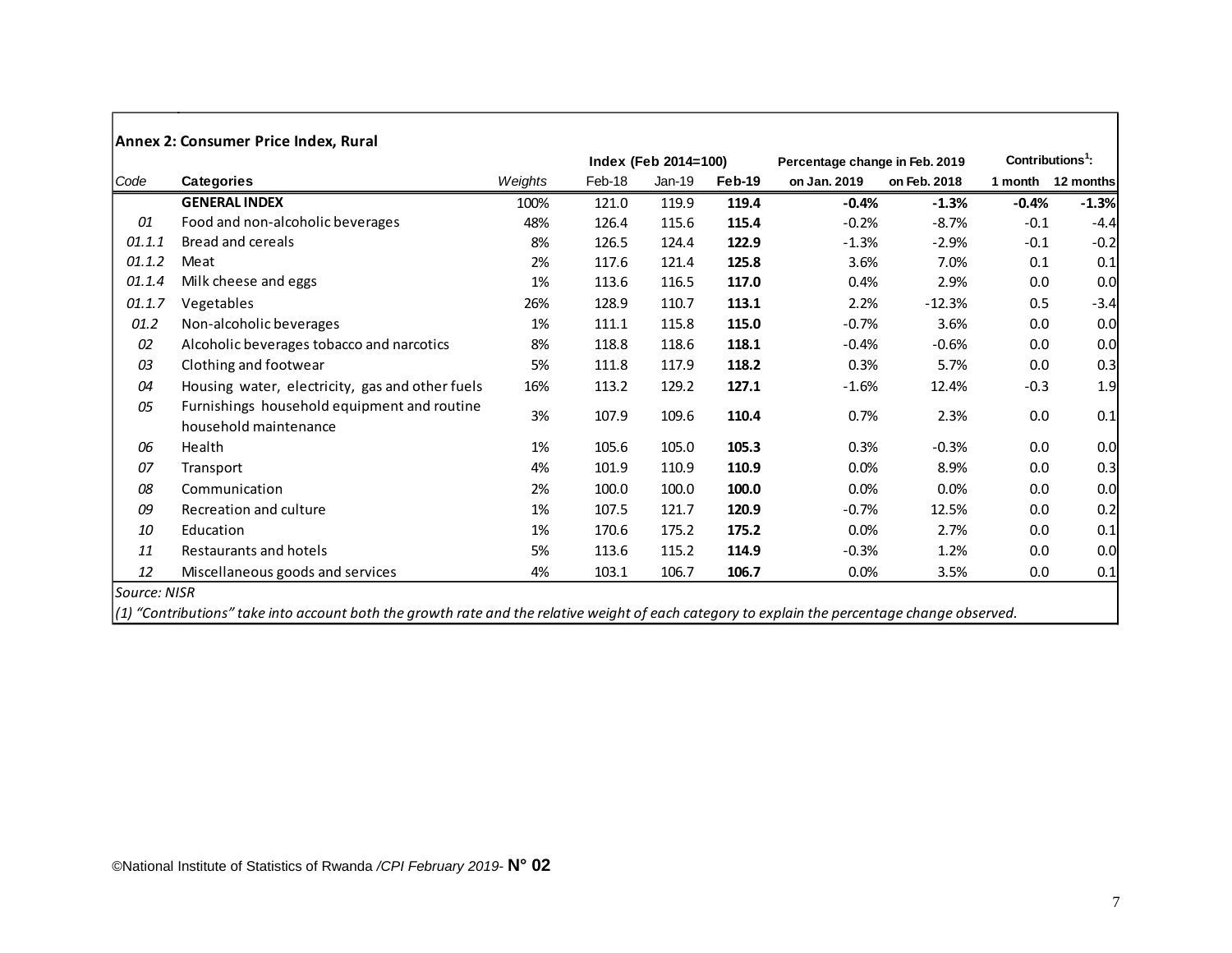|        |                                                                      |         |        | Index (Feb 2014=100) |        | Percentage change in Feb. 2019 | Contributions <sup>1</sup> : |                   |         |
|--------|----------------------------------------------------------------------|---------|--------|----------------------|--------|--------------------------------|------------------------------|-------------------|---------|
| Code   | <b>Categories</b>                                                    | Weights | Feb-18 | $Jan-19$             | Feb-19 | on Jan. 2019                   | on Feb. 2018                 | 1 month 12 months |         |
| 100    | <b>GENERAL INDEX</b>                                                 | 100%    | 119.1  | 118.7                | 118.5  | $-0.1%$                        | $-0.4%$                      | $-0.1%$           | $-0.4%$ |
| 01     | Food and non-alcoholic beverages                                     | 39%     | 126.6  | 117.2                | 117.3  | 0.1%                           | $-7.3%$                      | 0.0               | $-3.0$  |
| 01.1.1 | <b>Bread and cereals</b>                                             | 7%      | 125.8  | 123.9                | 122.8  | $-0.9%$                        | $-2.4%$                      | $-0.1$            | $-0.2$  |
| 01.1.2 | Meat                                                                 | 2%      | 115.1  | 121.1                | 123.6  | 2.1%                           | 7.4%                         | 0.0               | 0.1     |
| 01.1.4 | Milk cheese and eggs                                                 | 1%      | 116.1  | 117.3                | 118.0  | 0.6%                           | 1.7%                         | 0.0               | 0.0     |
| 01.1.7 | Vegetables                                                           | 18%     | 129.6  | 112.6                | 115.1  | 2.3%                           | $-11.2%$                     | 0.4               | $-2.2$  |
| 01.2   | Non-alcoholic beverages                                              | 1%      | 114.4  | 119.4                | 119.1  | $-0.2%$                        | 4.1%                         | 0.0               | 0.0     |
| 02     | Alcoholic beverages tobacco and narcotics                            | 7%      | 120.1  | 122.9                | 122.6  | $-0.2%$                        | 2.1%                         | 0.0               | 0.1     |
| 03     | Clothing and footwear                                                | 5%      | 112.9  | 117.5                | 118.0  | 0.4%                           | 4.6%                         | 0.0               | 0.2     |
| 04     | Housing water, electricity, gas and other fuels                      | 18%     | 111.7  | 120.5                | 119.5  | $-0.8%$                        | 7.0%                         | $-0.2$            | 1.2     |
| 05     | Furnishings household equipment and routine<br>household maintenance | 3%      | 108.7  | 111.6                | 112.1  | 0.5%                           | 3.1%                         | 0.0               | 0.1     |
| 06     | Health                                                               | 1%      | 106.4  | 106.2                | 106.4  | 0.1%                           | 0.0%                         | 0.0               | 0.0     |
| 07     | Transport                                                            | 8%      | 108.0  | 117.1                | 117.1  | $0.0\%$                        | 8.4%                         | 0.0               | 0.6     |
| 08     | Communication                                                        | 2%      | 102.5  | 102.5                | 102.5  | 0.0%                           | 0.0%                         | 0.0               | 0.0     |
| 09     | Recreation and culture                                               | 2%      | 113.3  | 117.4                | 117.6  | 0.1%                           | 3.7%                         | 0.0               | 0.1     |
| 10     | Education                                                            | 2%      | 133.3  | 136.1                | 136.1  | 0.0%                           | 2.1%                         | 0.0               | 0.0     |
| 11     | Restaurants and hotels                                               | 6%      | 109.4  | 110.0                | 110.1  | 0.1%                           | 0.6%                         | 0.0               | 0.0     |
| 12     | Miscellaneous goods and services                                     | 5%      | 107.2  | 109.2                | 109.1  | $-0.1%$                        | 1.7%                         | 0.0               | 0.1     |